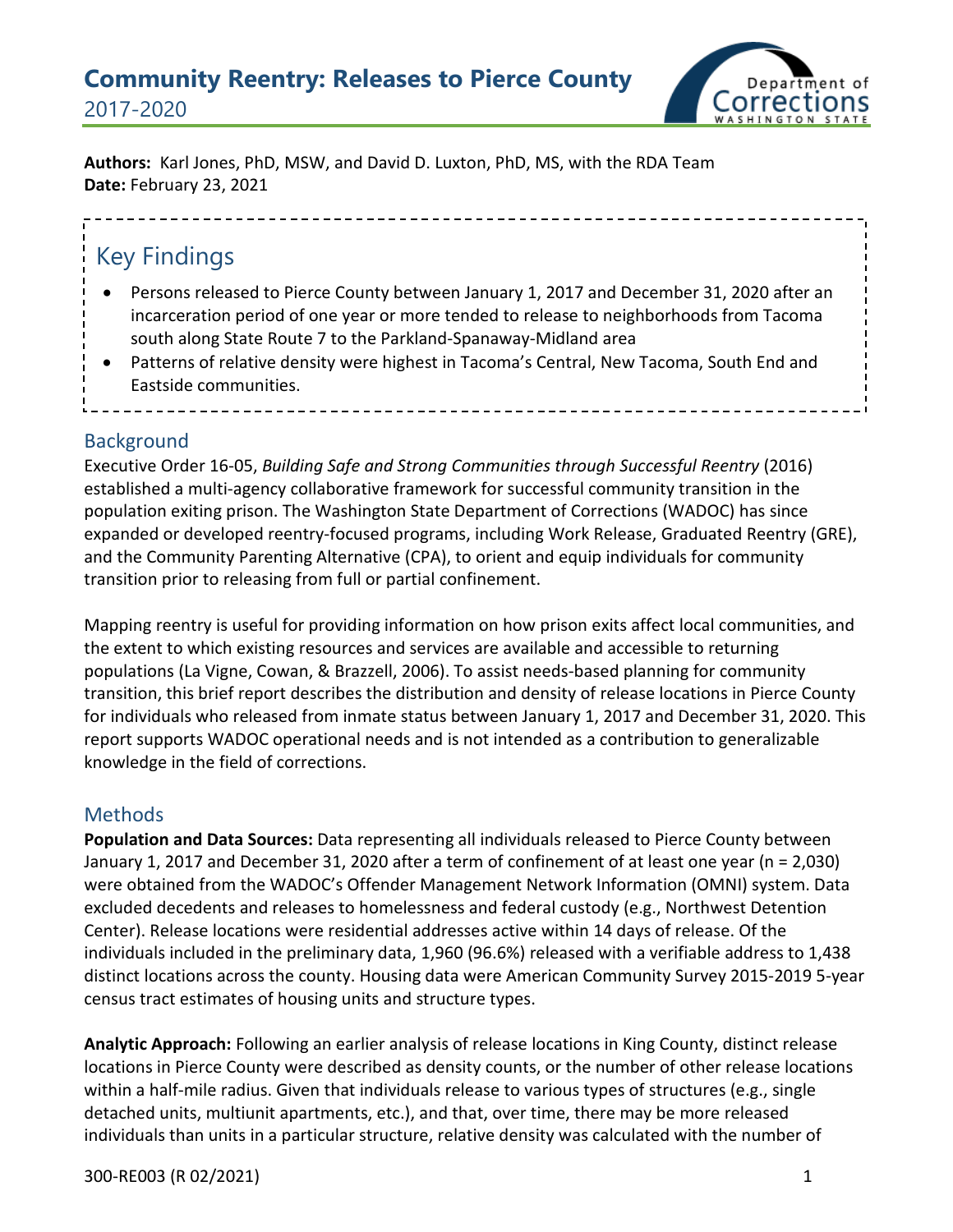people releasing to each structure truncated by the average number of units per structure by census tract. This estimated number of release units was then described as a proportion of the total number of housing units in an area. Using the county's overall proportion as a baseline expected value, a relative density map identified tracts with significantly more release locations than expected given housing stock.

### Results

Distinct release locations and density counts in Pierce County are shown in Figure 1. The county's highest density areas included Tacoma's Central, New Tacoma, South Tacoma, South End and East Side communities and Parkland-Spanaway-Midland communities.

*Figure 1. Locations and density counts of individuals released to Pierce County from January 1, 2017 to December 31, 2020 by distinct location.* 



Areas with high relative density were in Tacoma's Central, New Tacoma, South End and Eastside communities. Tracts with a high probability of having at least two times more release locations than expected given their estimated number of housing units are shown in Figure 2.

Across Pierce County, the ratio of actual to expected release locations per tract ranged from 0 to 4 times more release locations than expected given area housing stock. There were three to four times more release locations than expected in Tacoma's Hilltop community.